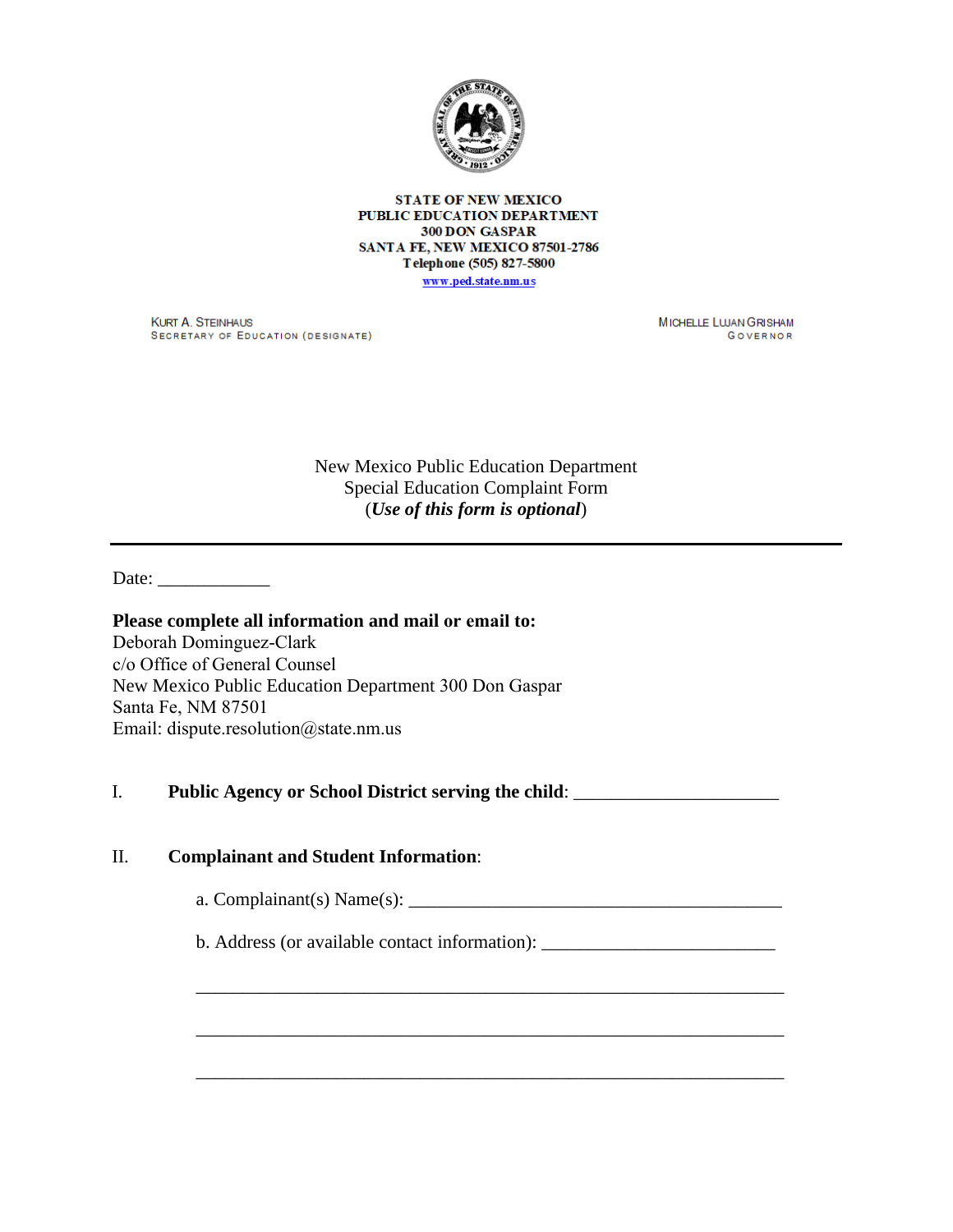c. Phone number(s):

| specific child, please provide the following information: | d. If the alleged violation of state or federal special education law is with respect to a                                                                                                                                                                                                                                                                                                                                                        |  |  |  |
|-----------------------------------------------------------|---------------------------------------------------------------------------------------------------------------------------------------------------------------------------------------------------------------------------------------------------------------------------------------------------------------------------------------------------------------------------------------------------------------------------------------------------|--|--|--|
|                                                           |                                                                                                                                                                                                                                                                                                                                                                                                                                                   |  |  |  |
|                                                           |                                                                                                                                                                                                                                                                                                                                                                                                                                                   |  |  |  |
| 3. Student's Address (or available contact information):  |                                                                                                                                                                                                                                                                                                                                                                                                                                                   |  |  |  |
|                                                           |                                                                                                                                                                                                                                                                                                                                                                                                                                                   |  |  |  |
| 4. School Student Attends:                                |                                                                                                                                                                                                                                                                                                                                                                                                                                                   |  |  |  |
| <b>Representative Information (optional)</b>              |                                                                                                                                                                                                                                                                                                                                                                                                                                                   |  |  |  |
| a. Are you using an:                                      | Attorney _________ Advocate _________ Other Representative ______                                                                                                                                                                                                                                                                                                                                                                                 |  |  |  |
| b. If using any of the above, please identify:            |                                                                                                                                                                                                                                                                                                                                                                                                                                                   |  |  |  |
|                                                           | Title: $\frac{1}{\sqrt{1-\frac{1}{2}} \cdot \frac{1}{2} \cdot \frac{1}{2} \cdot \frac{1}{2} \cdot \frac{1}{2} \cdot \frac{1}{2} \cdot \frac{1}{2} \cdot \frac{1}{2} \cdot \frac{1}{2} \cdot \frac{1}{2} \cdot \frac{1}{2} \cdot \frac{1}{2} \cdot \frac{1}{2} \cdot \frac{1}{2} \cdot \frac{1}{2} \cdot \frac{1}{2} \cdot \frac{1}{2} \cdot \frac{1}{2} \cdot \frac{1}{2} \cdot \frac{1}{2} \cdot \frac{1}{2} \cdot \frac{1}{2} \cdot \frac{1}{2$ |  |  |  |
|                                                           |                                                                                                                                                                                                                                                                                                                                                                                                                                                   |  |  |  |
| Phone number( $s$ ):                                      |                                                                                                                                                                                                                                                                                                                                                                                                                                                   |  |  |  |
| Home                                                      | Work                                                                                                                                                                                                                                                                                                                                                                                                                                              |  |  |  |

Cell \_\_\_\_\_\_\_\_\_\_\_\_\_\_\_\_\_\_ Fax \_\_\_\_\_\_\_\_\_\_\_\_\_\_\_\_\_\_\_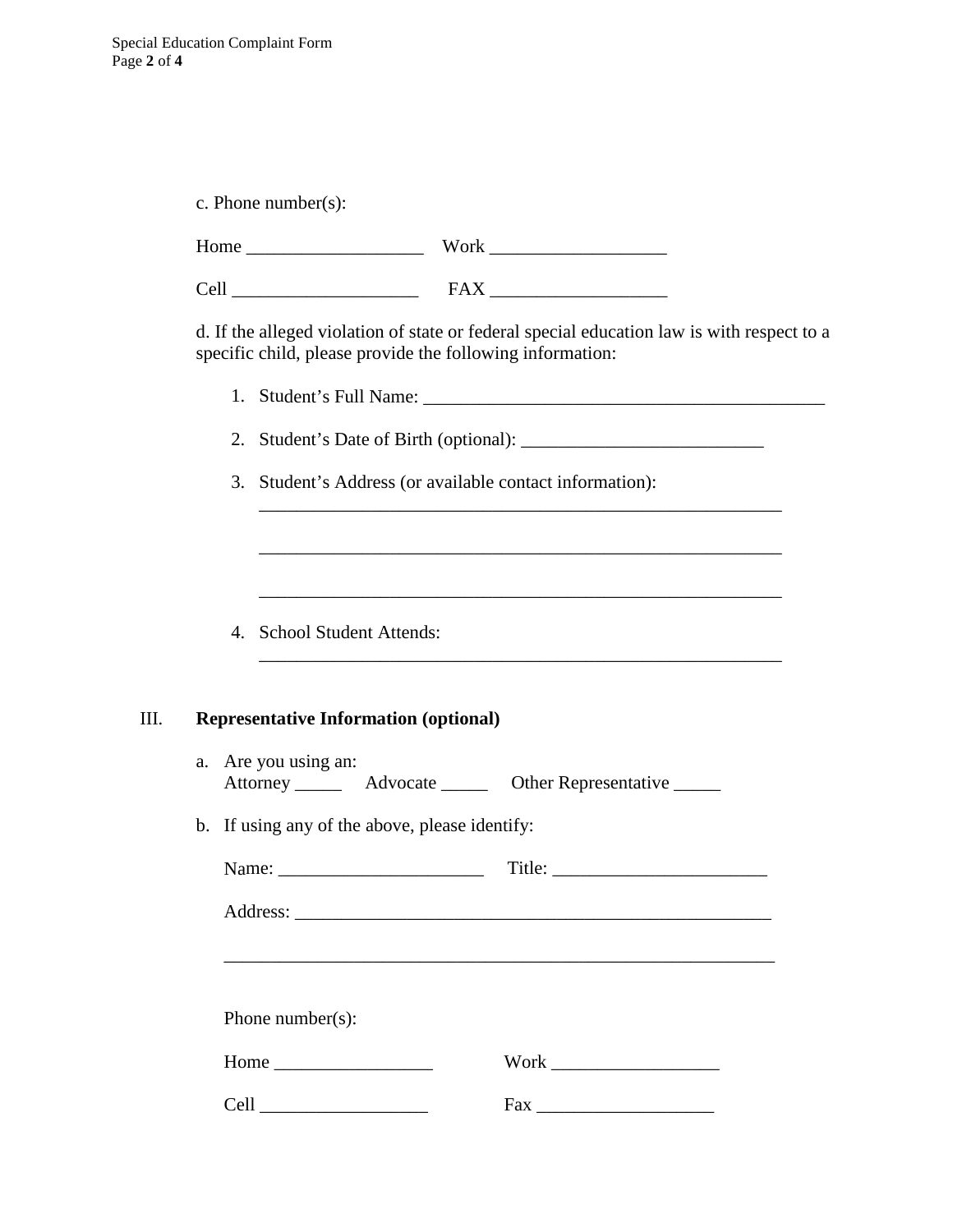# IV. **Details Concerning Complaint**:

a. Complainant, please describe how the school district or charter school has violated a requirement of Part B of the Individuals with Disabilities Education Act and the facts relating to the complaint: (Who? What? Where? Why?) *Attach any documents that support your position.*

\_\_\_\_\_\_\_\_\_\_\_\_\_\_\_\_\_\_\_\_\_\_\_\_\_\_\_\_\_\_\_\_\_\_\_\_\_\_\_\_\_\_\_\_\_\_\_\_\_\_\_\_\_\_\_\_\_\_\_\_

\_\_\_\_\_\_\_\_\_\_\_\_\_\_\_\_\_\_\_\_\_\_\_\_\_\_\_\_\_\_\_\_\_\_\_\_\_\_\_\_\_\_\_\_\_\_\_\_\_\_\_\_\_\_\_\_\_\_\_\_

\_\_\_\_\_\_\_\_\_\_\_\_\_\_\_\_\_\_\_\_\_\_\_\_\_\_\_\_\_\_\_\_\_\_\_\_\_\_\_\_\_\_\_\_\_\_\_\_\_\_\_\_\_\_\_\_\_\_\_\_

\_\_\_\_\_\_\_\_\_\_\_\_\_\_\_\_\_\_\_\_\_\_\_\_\_\_\_\_\_\_\_\_\_\_\_\_\_\_\_\_\_\_\_\_\_\_\_\_\_\_\_\_\_\_\_\_\_\_\_\_

\_\_\_\_\_\_\_\_\_\_\_\_\_\_\_\_\_\_\_\_\_\_\_\_\_\_\_\_\_\_\_\_\_\_\_\_\_\_\_\_\_\_\_\_\_\_\_\_\_\_\_\_\_\_\_\_\_\_\_\_

\_\_\_\_\_\_\_\_\_\_\_\_\_\_\_\_\_\_\_\_\_\_\_\_\_\_\_\_\_\_\_\_\_\_\_\_\_\_\_\_\_\_\_\_\_\_\_\_\_\_\_\_\_\_\_\_\_\_\_\_

\_\_\_\_\_\_\_\_\_\_\_\_\_\_\_\_\_\_\_\_\_\_\_\_\_\_\_\_\_\_\_\_\_\_\_\_\_\_\_\_\_\_\_\_\_\_\_\_\_\_\_\_\_\_\_\_\_\_\_\_

\_\_\_\_\_\_\_\_\_\_\_\_\_\_\_\_\_\_\_\_\_\_\_\_\_\_\_\_\_\_\_\_\_\_\_\_\_\_\_\_\_\_\_\_\_\_\_\_\_\_\_\_\_\_\_\_\_\_\_\_

\_\_\_\_\_\_\_\_\_\_\_\_\_\_\_\_\_\_\_\_\_\_\_\_\_\_\_\_\_\_\_\_\_\_\_\_\_\_\_\_\_\_\_\_\_\_\_\_\_\_\_\_\_\_\_\_\_\_\_\_

\_\_\_\_\_\_\_\_\_\_\_\_\_\_\_\_\_\_\_\_\_\_\_\_\_\_\_\_\_\_\_\_\_\_\_\_\_\_\_\_\_\_\_\_\_\_\_\_\_\_\_\_\_\_\_\_\_\_\_\_

\_\_\_\_\_\_\_\_\_\_\_\_\_\_\_\_\_\_\_\_\_\_\_\_\_\_\_\_\_\_\_\_\_\_\_\_\_\_\_\_\_\_\_\_\_\_\_\_\_\_\_\_\_\_\_\_\_\_\_\_

\_\_\_\_\_\_\_\_\_\_\_\_\_\_\_\_\_\_\_\_\_\_\_\_\_\_\_\_\_\_\_\_\_\_\_\_\_\_\_\_\_\_\_\_\_\_\_\_\_\_\_\_\_\_\_\_\_\_\_\_

\_\_\_\_\_\_\_\_\_\_\_\_\_\_\_\_\_\_\_\_\_\_\_\_\_\_\_\_\_\_\_\_\_\_\_\_\_\_\_\_\_\_\_\_\_\_\_\_\_\_\_\_\_\_\_\_\_\_\_\_

b. Does the complaint allege violations that occurred in the last year?

|  | Yes | No. |  | If yes, please provide specific dates: |
|--|-----|-----|--|----------------------------------------|
|--|-----|-----|--|----------------------------------------|

c. Describe a proposed resolution of the problem to the extent known: